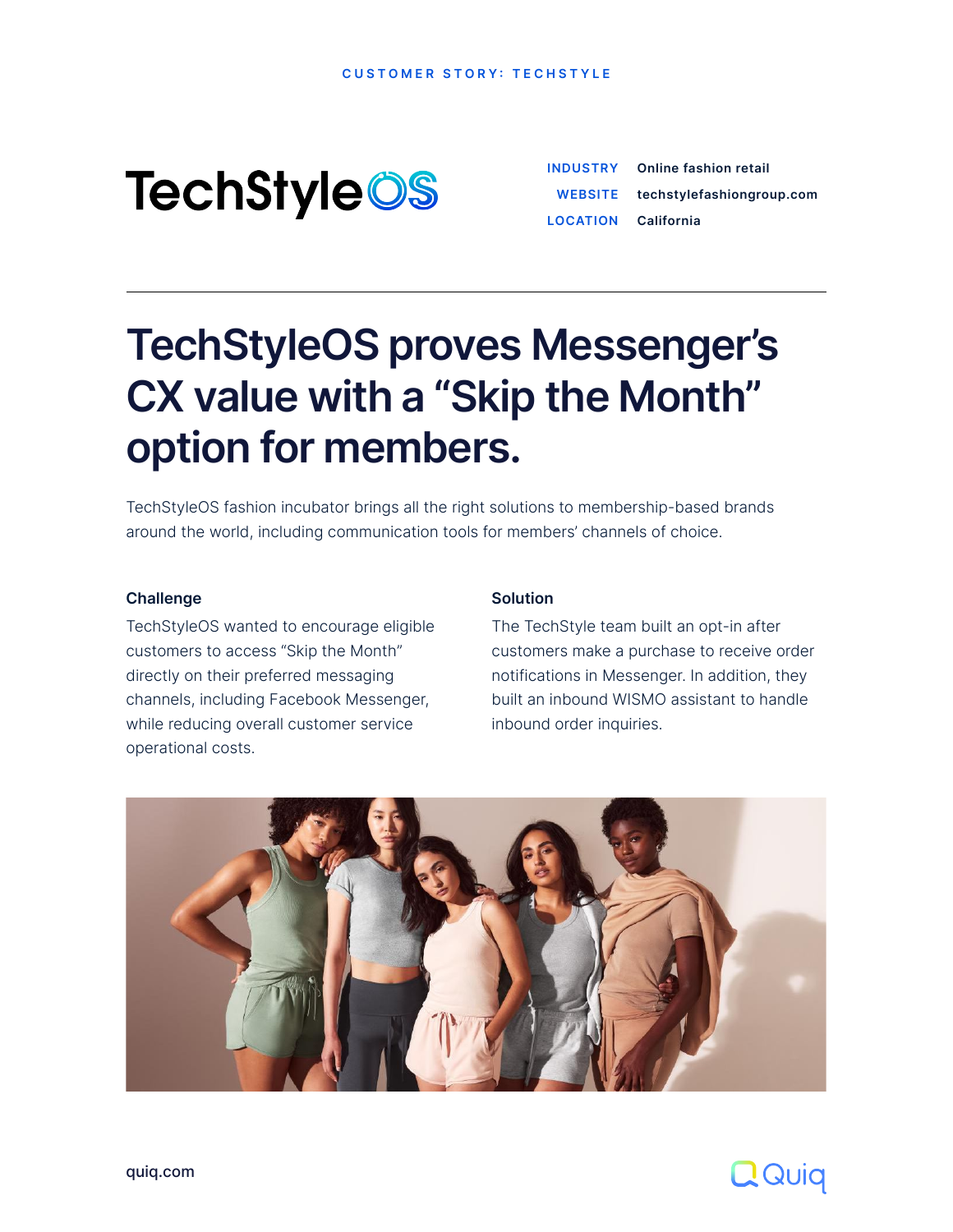[quiq.com](http://quiq.com)

**"In our partnership with Quiq we sought to provide solutions for our team so they wouldn't feel that churn and burn during peak hours. We wanted to enable them to provide the attention each member deserves. Leveraging our automated experiences to contain as much as possible and deliver solutions quickly and on our members' channel of choice, is paramount to convenient and** 

> Sr. Manager of Digital Services, TechStyleOS



# **effective experiences."**



### **Becca de Schepper**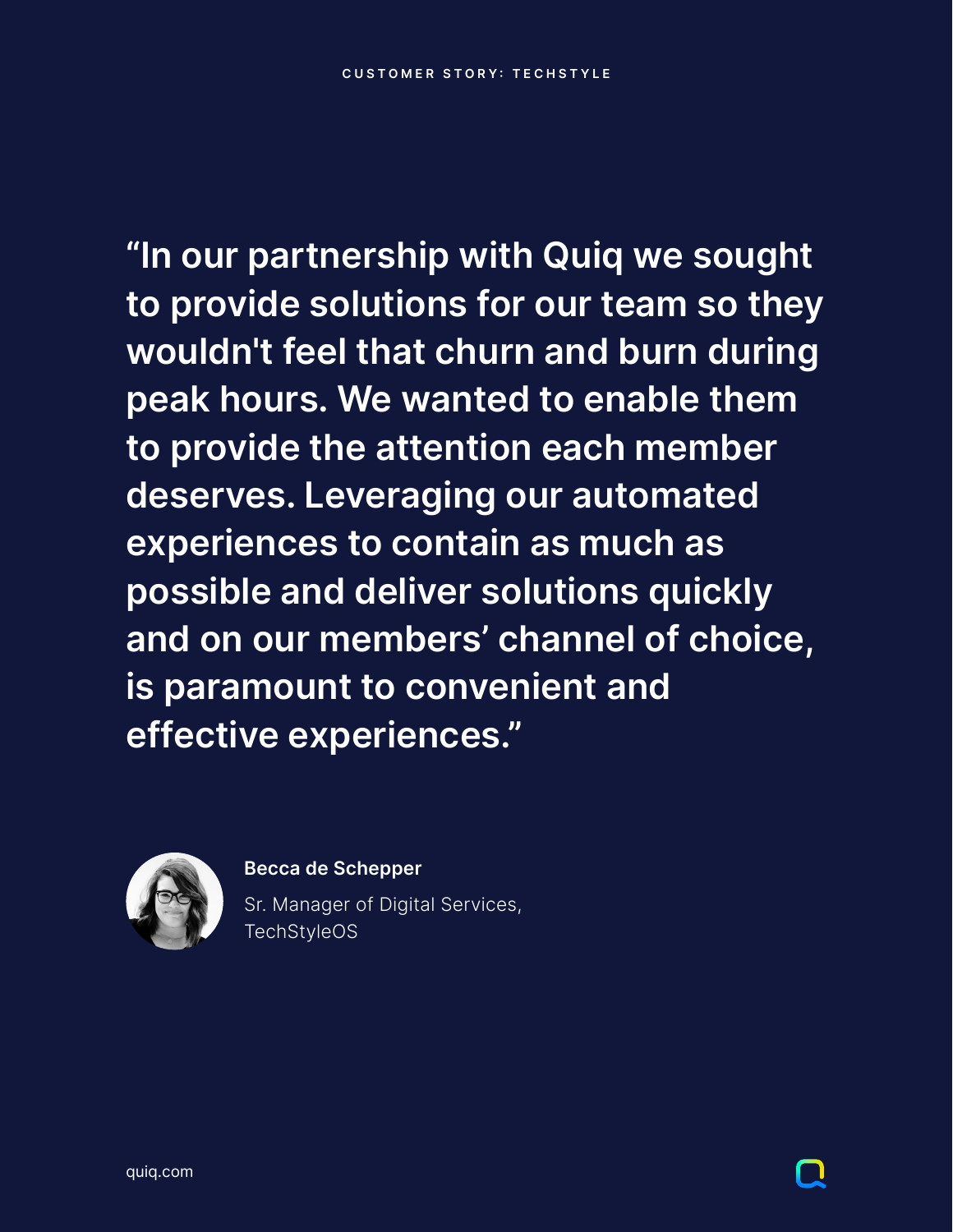

# **The perfect platform for membershipbased fashion brands.**

TechStyleOS is a digital fashion incubator that serves some of the fastest growing membershipdriven brands in the world. Companies like Fabletics, Savage X Fenty, JustFab, ShoeDazzle, and FabKids—to name a few—lean on TechStyle to provide them with the latest and best in data science, personalization, and membership commerce.

TechStyleOS continued to innovate and adapt to serve its more than 5.5 million active members. By providing their shoppers with more channels to manage their subscription services, they knew they could keep shoppers satisfied, engaged, and loyal. To further improve their customer service options, TechStyle looked into expanding a "Skip the Month'' option onto the Messenger platform during a monthly membership eligibility period.

Historically, the primary ways members could opt to "Skip the Month" included logging into their account on the website, mobile app, or by contacting customer service to speak with a representative.

### **68% flow completion rate with Facebook Messenger for Business.**

### Result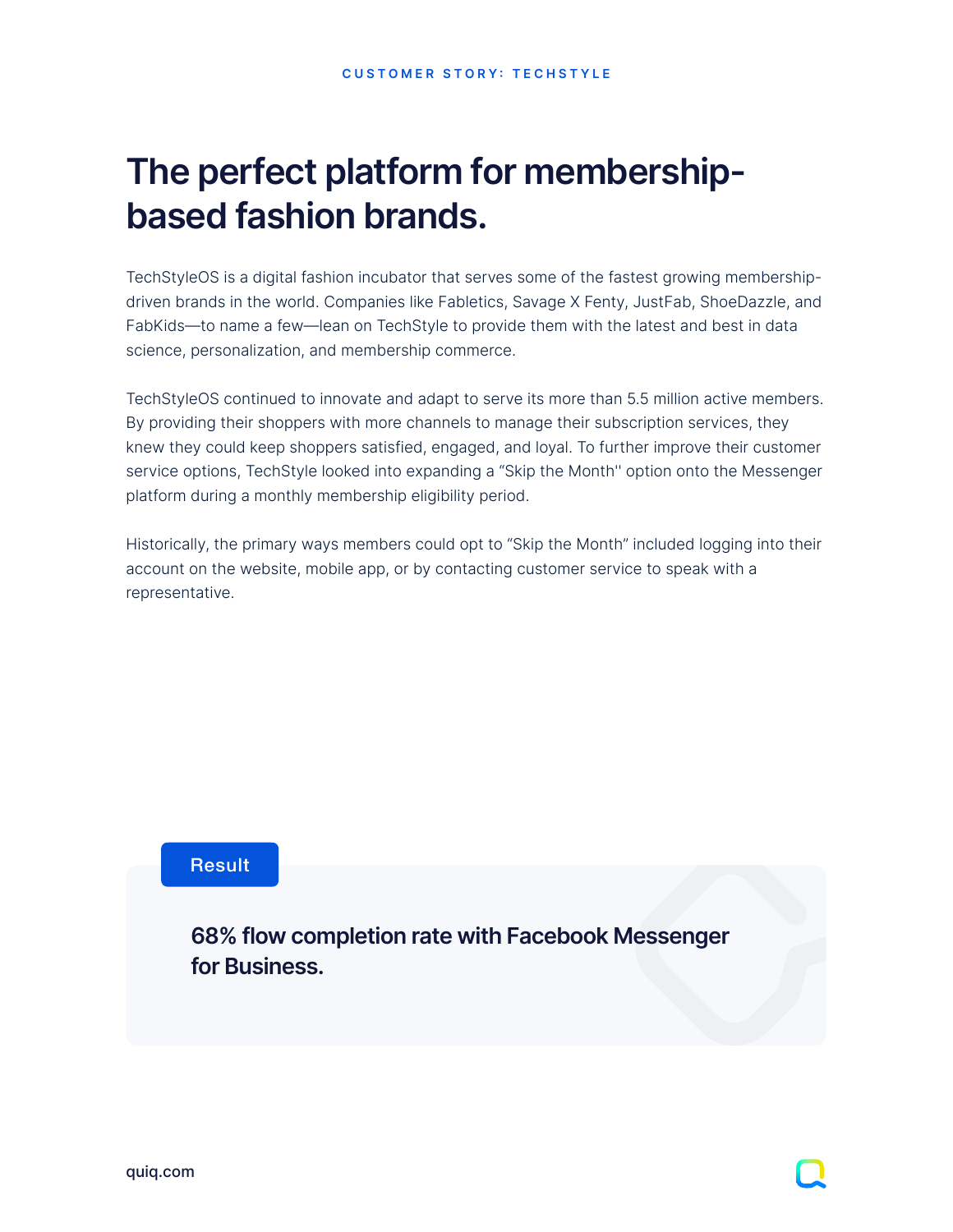# **Facebook Messenger becomes a fashionably great solution.**

TechStyleOS partnered with Quiq to build an automated "Skip the Month'' flow directly within Facebook Messenger.

With the goal of enhancing the AI conversational experience on Messenger, the teams started by reviewing the detailed requirements for TechStyleOS's user data API. Next, they identified features TechStyleOS's automated flow required to provide a secure and seamless customer experience. From there, Quiq and TechStyle tackled technical and conversational design considerations to account for all possible user eligibility scenarios.

The experience handled inquiries within the automated flow using NLP and identified customer intent to determine whether the query could be completed via self-service or if a live agent was required.

For customers who were not able to completely self-service, Quiq set up a handoff integration to Sprinklr, seamlessly connecting to live agents who were ready to respond to more specific inquiries.

After extensive QA testing, teams deployed "Skip the Month." Quiq's custom logic

implementation ensured the feature stayed prominent on the main menu during designated skip periods each month. They also made sure the feature could still be accessed by users who triggered the specific intent outside of the designated skip period.

#### **Quiq enabled TechStyle to:**

- Increase "Skip the Month" Facebook Messenger sessions per month per user
- Migrate 96% of its users to Messenger instead of requesting to speak to a service provider
- Boost flow completion rate to 68%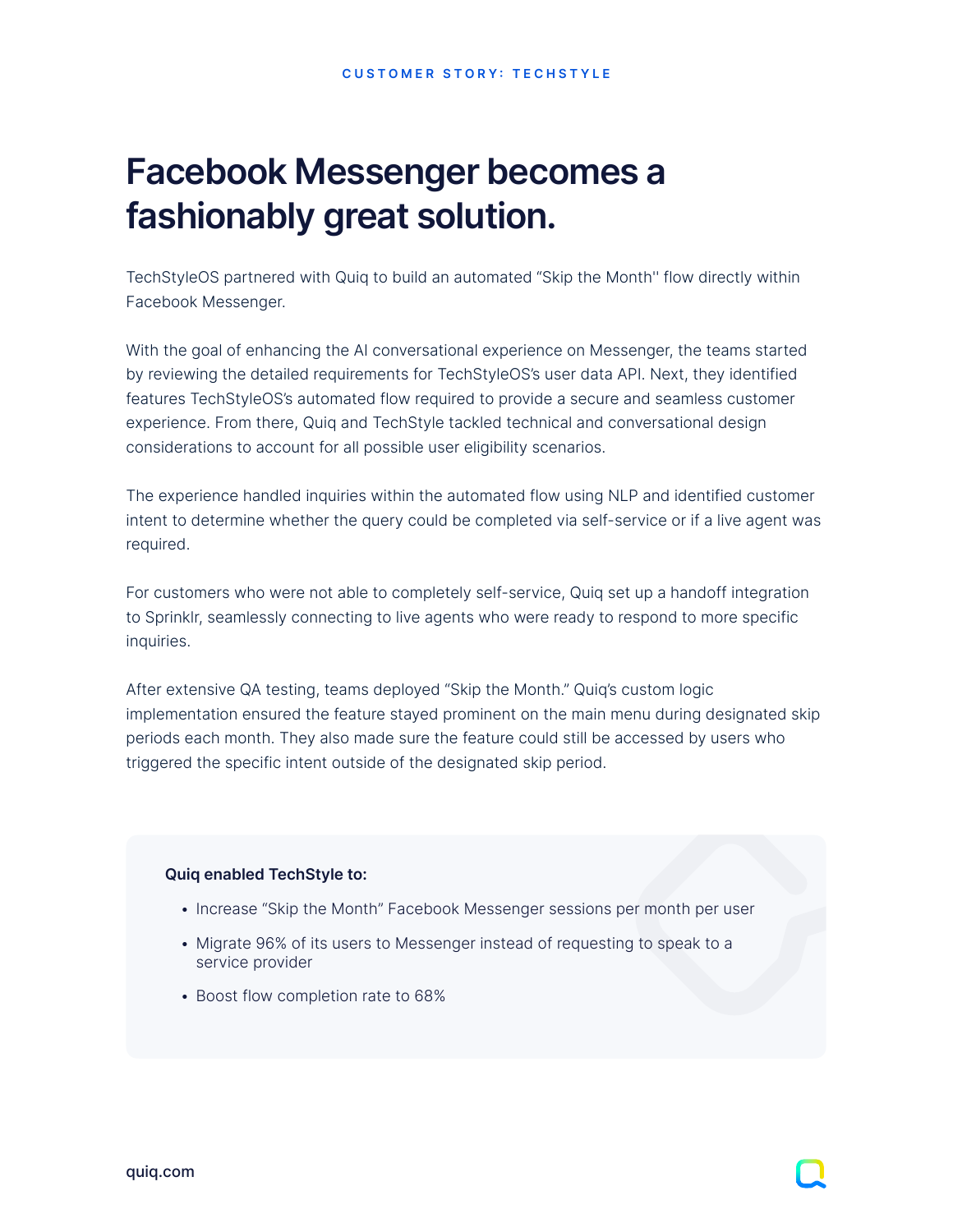[quiq.com](http://quiq.com)

# **No skipping out on superior customer satisfaction.**

The "Skip the Month" feature has been successful in automating one of TechStyleOS's most common customer service inquiries. With a 68% flow completion rate, most users who start the flow ultimately complete it to skip their payment for the month if their account is eligible.

Additionally, when the flow is successful it nearly eliminates the burden to their live agent team. More than 96% of users who successfully skip their month no longer need to speak to a human. The average of 7.1 sessions per "Skip the Month" user indicates that customers are satisfied with this feature and return monthly to interact with the brand on Messenger.



**86% self-service rate for customers who opt in to receive and interact with TechStyle brands on Facebook Messenger.**

### Result